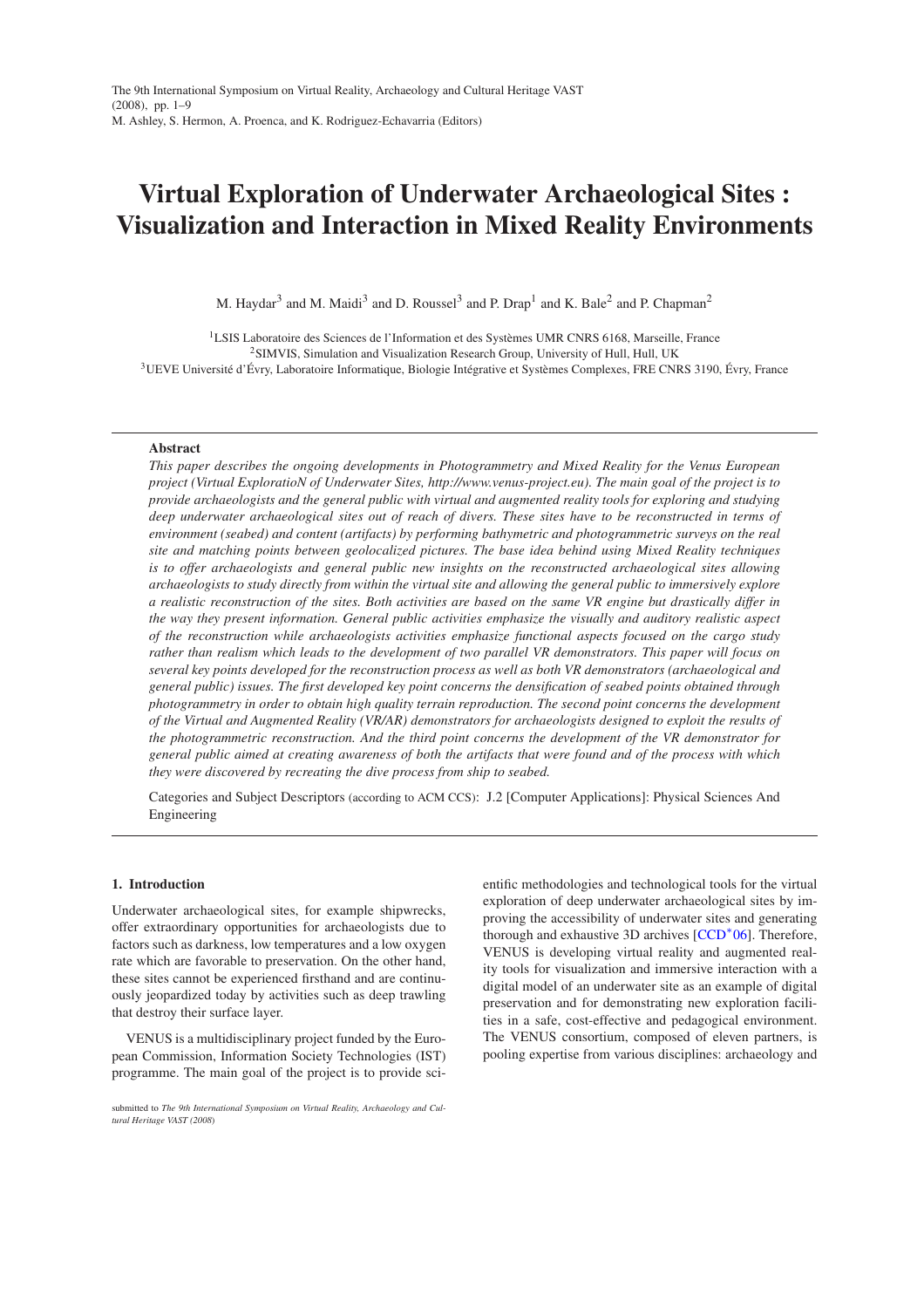underwater exploration, knowledge representation and photogrammetry, virtual reality and digital data preservation.

Section [2](#page-1-0) presents improvements of the seabed obtained through the photogrammetry process in terms of meshes densification and high resolution texturing. Sections [3](#page-3-0) and [4](#page-3-1) introduce VR application developed for archaeologists and section [5](#page-4-0) introduces an evolution from VR to AR of this application. And finally section [6](#page-5-0) presents the development of the VR interface for the general public recreating the dive process.

# <span id="page-1-0"></span>**2. Virtual seabed enhancement**

Getting a dense mesh for the seabed terrain have different purposes, first of all it can be useful for building an accurate orthophoto of the site on an uneven terrain, and further on it drastically enhances the realism of the reconstructed site within both VR demonstrators.

# **2.1. Seabed densification**

The surface densification process starts from a set of points, manually measured, describing the 3D object to be surveyed in a relevant way. This cloud of point is first triangulated and then each triangle became a guide for new point generation in a regular grid. Each triangle is scanned with a given resolution and the points are projected on an image reference (a first draft version of this approach have beeb already published in [\[DFGP06\]](#page-7-1)). Then we use the other projection of these points on other photographs as approximate value for a correlation process (See [\[Kra97\]](#page-7-2) page 354 for details on correlation). The final 3D point can then be seen on a large number of photographs and is computed with accuracy. We performed a set of tests and threshold to reject false correlation due, for example to correlation on moving algae's or fishes. This algorithm produces a high number of points, well organized, but need to be processed on photographs with a correct local contrast to be sure correlation will be efficient.

We employed four steps (see Figure [1\)](#page-1-1) in this surface densification method, considering that a mesh has been measured and computed from a set of 3-D points visible on at least two images:

- 1. Each triangle of the mesh is scanned to get point Π. Each point  $\Pi$  is projected as  $p_1$  on photograph 1;
- 2.  $\Pi$  is projected as  $p_2$  on the second image;
- 3. Point  $p_2$  is used as an approximate position to initiate the area based correlation process with *p*1;
- 4. Point  $p_3$  is the result of the correlation;  $p_1$  and its homologous  $p_3$  are used for the computation of the 3-D coordinates of  $\Pi_1$ .

# **2.2. Results on Pianosa**

The first experiment of the densification process by correlation was done on data from the Pianosa site [\[DSGG08\]](#page-7-3). The



<span id="page-1-1"></span>**Figure 1:** *Densification scheme*

covered surface is around  $20 \times 20$  meters covered by 291 photographs. The densification process start with the set of 2816 points used to orient the photographs, then the first step is a Delaunay triangulation of the surface and then a scan of each triangle with a 1mm step.



**Figure 2:** *Densification process done on Pianosa site*

<span id="page-1-2"></span>The densification process (see Figure [2\)](#page-1-2) produces 3586959 new 3D points and 4168954 have been rejected for correlation problem or by epipolar constraint on the third photograph. All the points have been computed on at least 3 photographs, with a minimum correlation coefficient of <sup>0</sup>.7 and a residual error on epipolar line less than 3 pixels. We also know that final points can't be farther than 0.1 m from the original triangles which provides a mean accuracy of 5mm (the photographs have been taken by divers at 2 meters away from the seabed). The ultimate problem for the moment is performance as the process is still time consuming (around 39 hours for the entire densification) but we are currently working on to improves these aspects.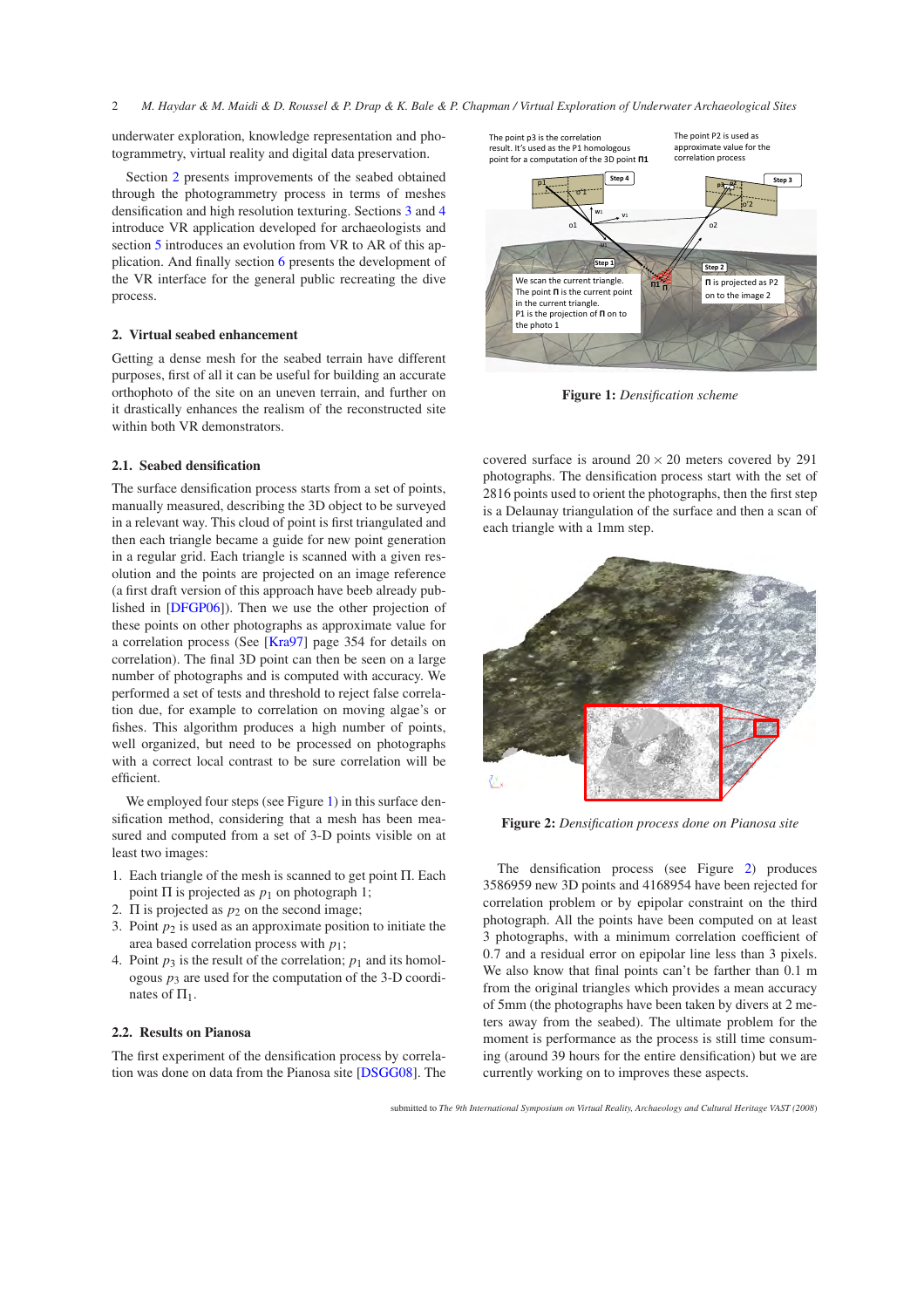# **2.3. Seabed texturing**

In addition to seabed densification, the resulting meshes has to feature high quality textures in order to be considered as useful as large original photos by archaeologists within the virtual environment. Besides, since textures are using these original photos, they might feature a strong vignetting effect due to insufficient lighting during shot time (see  $3(a)$ ) and therefore strong luminance discontinuities might appear on the edge of each seabed part (see  $3(b)$ ).

<span id="page-2-0"></span>

<span id="page-2-1"></span>**Figure 3:** *(a) Image from real seabed. (b) Texture from digital seabed*

In order to reduce textures discontinuities along the edges of seabed parts a blending algorithm have been carried out on the images used for texturing the seabed. Many related works have proposed simple linear blending methods or more complex blending methods. Clipmaps introduced by Tanner et al. in [\[TMJ98\]](#page-7-4) provides an efficient technique for displaying very large textures. However, a large amount of texture memory is used, and the large texture must be obtained or created before use. Döllner et al. in [\[DBH00\]](#page-7-5) present a flexible Level of Detail (LOD) technique for texturing terrain with multiple layered textures. The presented technique allows portions of different textures to be viewed selectively over different portions of terrain. However, the texture covers the entire terrain and is not built from tiles. As texture buffers in common current hardware hardly reaches  $4096 \times 4096$ , we have to use multiple buffers (an also images) in order to produce a high resolution texturing. We present here a static method for correcting multiple images that will be tiled on multiple meshes in order to produce a single mesh presenting multiple high resolution textures. Our method doesn't need any run time processing, and hence avoids any system's performance decrease. The main idea in our blending method is to compute on every pair of images the discontinuous line (the white line in the images  $4(a)$  and [4\(b\)\)](#page-2-3) and then to merge the parts of two images around this line by applying an  $α$ -blending method.

Seabed data is provided by an XML file registering the relationships between seabed parts and original pictures containing 3D vertices, Indexed triangles sets along with the images where these triangles are seen and also the texture coordinates of each triangle within the images (see Figure [5\)](#page-2-4).

The Seabed texture building and blending is performed in

<span id="page-2-2"></span>

**Figure 4:** *The white line show the edge between the images (a) and (b).*

<span id="page-2-3"></span>

**Figure 5:** *XML file data structure*

<span id="page-2-4"></span>two steps by exploiting the triangles/photos relationships as follows:

- The first step of texturing consists in choosing the best image to be used as texture for a triangle in the seabed by selecting the image where the triangle center is closer to the image center in order to avoid corners where vignetting effect occurs. We construct a new XML file that contains the list of all edges of all triangles. We also add the ID of the image used to texture the triangle and the 2D texture coordinates in the image of the edge. Then by comparing every two edges we parse the XML file by keeping only edges presenting same vertices but two different images. After applying this parser we obtained a list of segment that define the blending edges between different images [6\(a\).](#page-3-2)
- In the second step an image blending process have been carried out in order to smooth the difference of pixels' values between each two images along the edge between these images. The blending process is performed as follows: Having the two images *img*<sub>1</sub>, *img*<sub>2</sub> and the two edges  $E(A, B)$ ,  $E'(A', B')$ , where *A*, *B*, *A'*, *B'* are end points of the edges in the images *img*<sub>1</sub>, *img*<sub>2</sub> respectively, we blend the pixels of the image *img*<sup>1</sup> around the edge *E* with the pixels of the image  $img_2$  around the edge  $E'$  by a linear α-blending.

After applying this algorithm to all images, we use the im-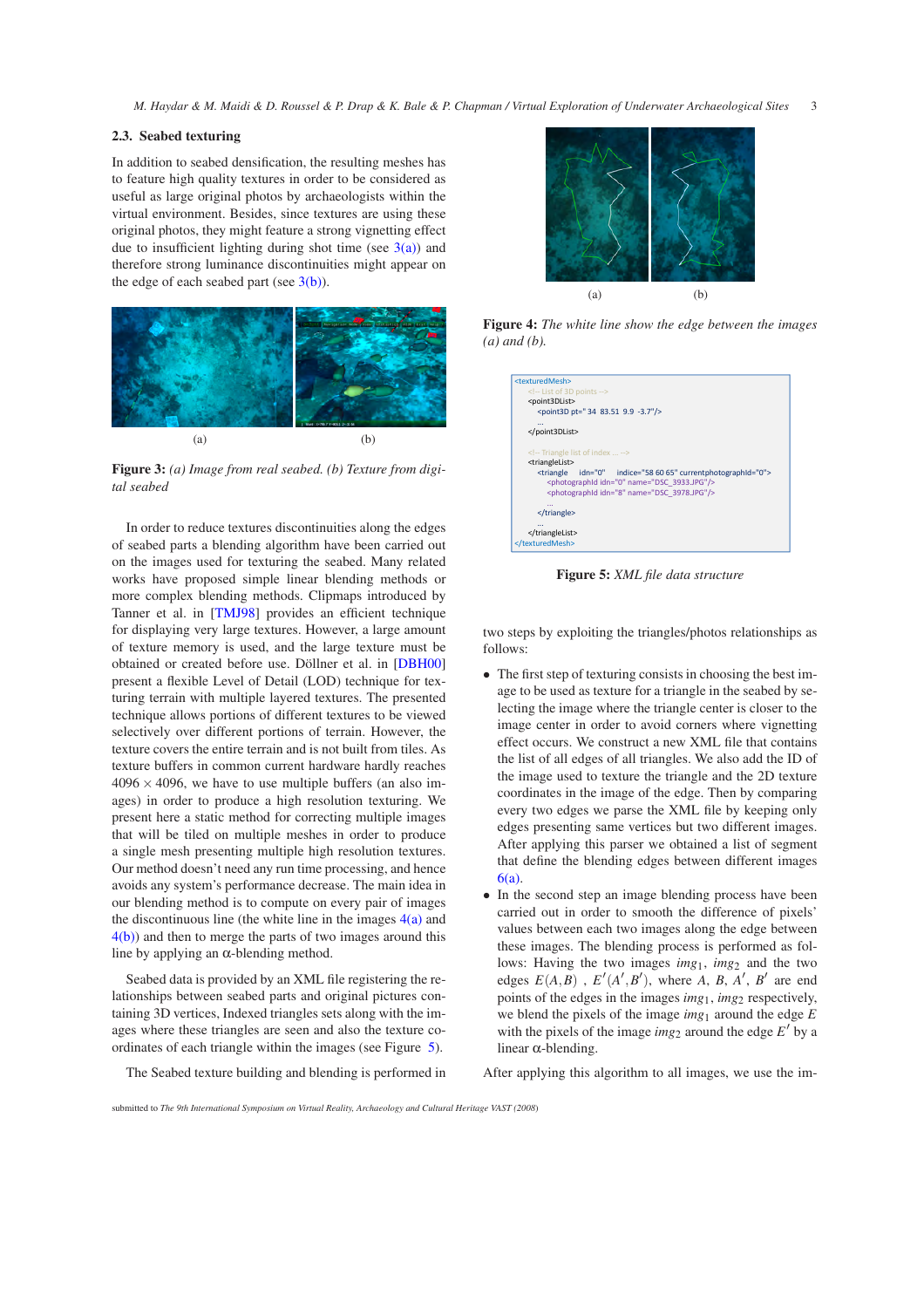ages chosen in the first step to texture the seabed. The figures [3\(b\)](#page-2-1) and [6\(b\)](#page-3-3) show the seabed before and after applying the images blending.

<span id="page-3-2"></span>

<span id="page-3-3"></span>**Figure 6:** *(a) Image from digital seabed during processing. (b) Texture from digital seabed after image blending.*

# <span id="page-3-0"></span>**3. System architecture**

The architecture of the VR system is composed of a database block containing all required data such as: photos, artifacts parameters, 2D/3D objects location, etc. The archaeological database registers the pictures taken during the survey and the 2D and 3D points of artifacts lying on the seabed measured during the photogrammetry process. When these points are labeled to belong to a recognized artifact type, an actual artifact could then be reconstructed in terms of location, orientation and size and all these parameters are also registered in the database. Therefore, such a database could be shared between the photogrammetric reconstruction process and the virtual environments designed to immersively explore the site.

In order for VE users to extract and study properties of the cargo (registered artifacts), users interaction with artifacts are translated into SQL queries to the database and results are displayed through selections or numeric data display depending on the nature of the results. Queries to the database can concern partial or complete inventory, metrology statistics (average size, similar sets,...) or spatial relationships between artifacts.

We developed 2 versions of the VR application for archaeologists which uses different devices technology. The first version works with simple input/output devices (mouse, keyboard, monitor) in order to easily run the demonstrator without having any specific devices that can be difficult to transport.

In the second version we employ more advanced devices to offer a semi or complete immersive navigation and more natural interaction with the environment. In this version we used 2 flysticks tracked by an A.R.T. cameras system that allows motion control and hences navigation, each flystick have 8 buttons and offers important number of choice to accomplish multiple tasks simultaneously. Display can be performed by a large screen with active stereo visualization or by a tracked Head Mounted Display (HMD) to increase immersion (see Figure [7](#page-3-4) for tracked devices details).



**Figure 7:** *VE devices technology.*

# <span id="page-3-4"></span>**3.1. Virtual Environment structure**

All virtual environments for the VENUS project are developed around the "OpenScenegraph" high performance 3D graphics toolkit for VE modeling and visualization [\[BO04\]](#page-7-6). OpenSceneGraph provides high-level rendering features for the 3D objects rendering, scene control and cameras views management. The main structure of the VE developed for archaeologists contains the various seabeds (large bathymetric seabed, and photogrammetric seabed with textures) and the various artifacts lying on the seabed and registered in the database. The construction of the VE is divided into 3 principal steps:

- 1. *Seabed:* Seabed meshes are loaded from an XML file containing 3D vertices and texture information.
- 2. *Artifacts:* A request to the database is performed to retrieve artifacts and markers parameters such as location, orientation, status, artifacts models. Then registered artifacts and markers 3D models are loaded.
- 3. *Virtual Environment:* These elements are placed in the virtual environment and navigation and interaction managers are started. When 3D interaction devices are available a connection to input devices is opened by using a VRPN server [\[TIHS](#page-7-7)<sup>\*01]</sup>. As mentioned before, the interaction manager handles inputs and eventually sends queries to the database.

# <span id="page-3-1"></span>**4. User interface**

The interface is composed of many classical tools: menu bar, information panel and popup message. The information panel displayed on the bottom of the VE (Figure [8\)](#page-4-1) shows information about objects loading progress, user location or interaction result (e.g. amphora Id 21 was selected). A 3D popup message is displayed when the mouse passes over an object (or when the flystick selection ray casts an objects) showing the type of the objects or other information on selected objects (see Figure [8\)](#page-4-1).

#### **4.1. Navigation Method**

3D interactions with a Virtual environment can be divided into three principal tasks: Navigation, Selection and Manip-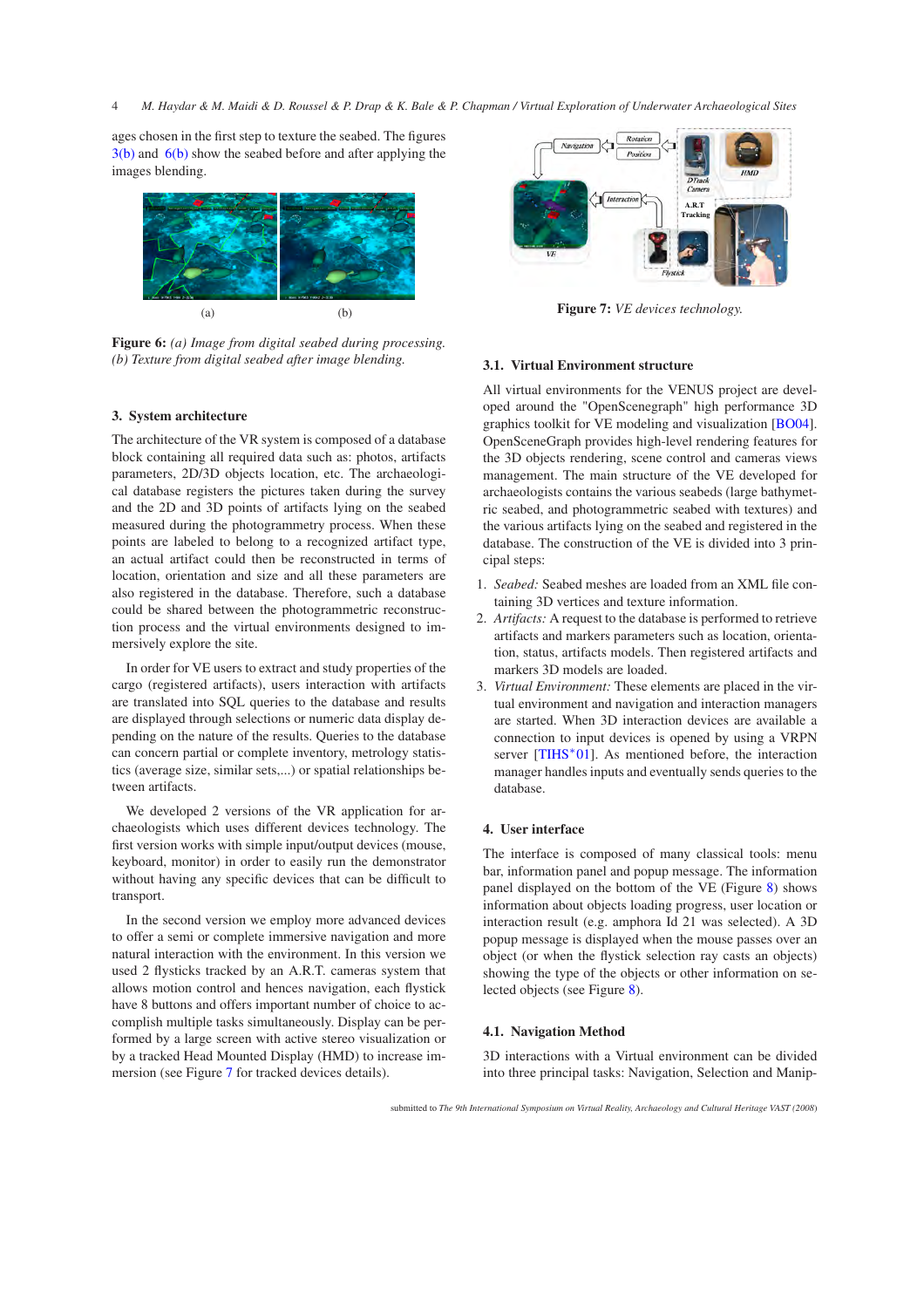![](_page_4_Figure_1.jpeg)

<span id="page-4-1"></span>**Figure 8:** *Tools in the Virtual Environment.*

![](_page_4_Figure_3.jpeg)

<span id="page-4-2"></span>**Figure 9:** *Navigation method model.*

# **4.2. Selection**

ulation. The Navigation or the control of the user's view point is the most important task and most used when using the virtual environment. Bowman et al. [\[BKL05\]](#page-7-8) recognized this task as the most common to all virtual environments. In fact, it allows users to explore, investigate and/or operate in a virtual space. They identified two main components for navigation: travel and wayFinding [\[BKH97\]](#page-7-9), where they classified the different navigation techniques into three basic motion tasks: the choice of direction or target, the choice of speed/acceleration of movement, and choice of entry conditions [\[BKL05\]](#page-7-8).

We introduce here a new navigation technique using both hands to determine the direction of the motion and control its speed. Similar technique have been proposed by Mine et al. [\[MBS97\]](#page-7-10), and is based on the knowledge of both hands position where speed is computed according to the distance between the two hands. This technique is cognitively difficult because the user may have difficulty in controlling the motion speed through the gap between his two hands. We used the angle between the hands rather then the distance which is more easy to control. The motion direction is then given by the orthogonal axis to the segment joining hands positions. Our method requires in entry the positions and the orientations of both hands. The Figure [9](#page-4-2) show the different parameters used to compute the direction and the speed by using two flysticks. Having positions  $P_1$  and  $P_2$  of the flysticks we can easily compute the motion direction  $\overrightarrow{D}$  $(\vec{D} \perp \overline{P_1 P_2})$ . The final motion is a result of a displacement  $\Delta$  along the vector  $\overrightarrow{D}$  and a rotation  $\phi$  around the center of  $\overline{P_1P_2}$ . Motion speed is inversely proportional to the angle α given by the direction of two hands whereas angle β controls rotation speed. When β reaches a  $\frac{\pi}{2}$  threshold motion is turned into a pure rotation.

On the low end demonstrator navigation inside the VE is performed using a simple mouse and mouse motions effects are conditioned by the button pressed during the motion to perform translation, rotation and zoom.

Switching from navigation to selection is performed by using flysticks buttons. When the user selects an item lying on the seabed, the related informations extracted from the database are displayed on an overlay panel along with a view of the selected artefact type model. When the object is selected, the user can manipulate the item by moving it around, turning and zooming to get more details about the artifact. Several rendering techniques have been used to display amphorae according to their current status. A shaded rendering, a wire frame rendering, and a edge rendering enhancing the external boundaries of selected objects.

# <span id="page-4-0"></span>**5. The AR demonstrator**

Since archaeologists interest is mainly focused on the nature of the cargo one of the first feedbacks from archaeologists concerning VR Venus was that immersive navigation didn't provide much help to archaeological tasks in opposition to general public concerns where immersive navigation provides a deeper experience of a site. This observation lead us to propose a augmented map based navigation paradigm such as the "World in Miniature" proposed by (Stoakley et al., 1995) and later applied to Augmented Reality (Bell et al. [\[BHF02\]](#page-7-11)) which provides a much more familiar interface to archaeologists. Indeed, archaeologists have more facilities to work with maps where they can see the real world rather than a totally immersive environment in which it is difficult to be localized. Moreover, the Augmented Reality paradigm offer the opportunity to introduce a tangible interface (Ishii and Ullmer  $[IU97]$ ; Poupyrev et al.  $[PTB^*01]$ ) to the tools developed in the VR demonstrator for archaeologists. These elements lead to the definition of a new demonstrator for archaeologists: AR Venus.

In AR Venus, archaeologists use a real map representing the deep underwater site. AR Venus proposes to enrich this environment and complete the real-world perception by adding synthetic elements to it rather than to immerse the archaeologist in a completely simulated artificial world. AR Venus provides an easy tool to interact with the realworld using tangible interface (in our case physical objects

submitted to *The 9th International Symposium on Virtual Reality, Archaeology and Cultural Heritage VAST (2008*)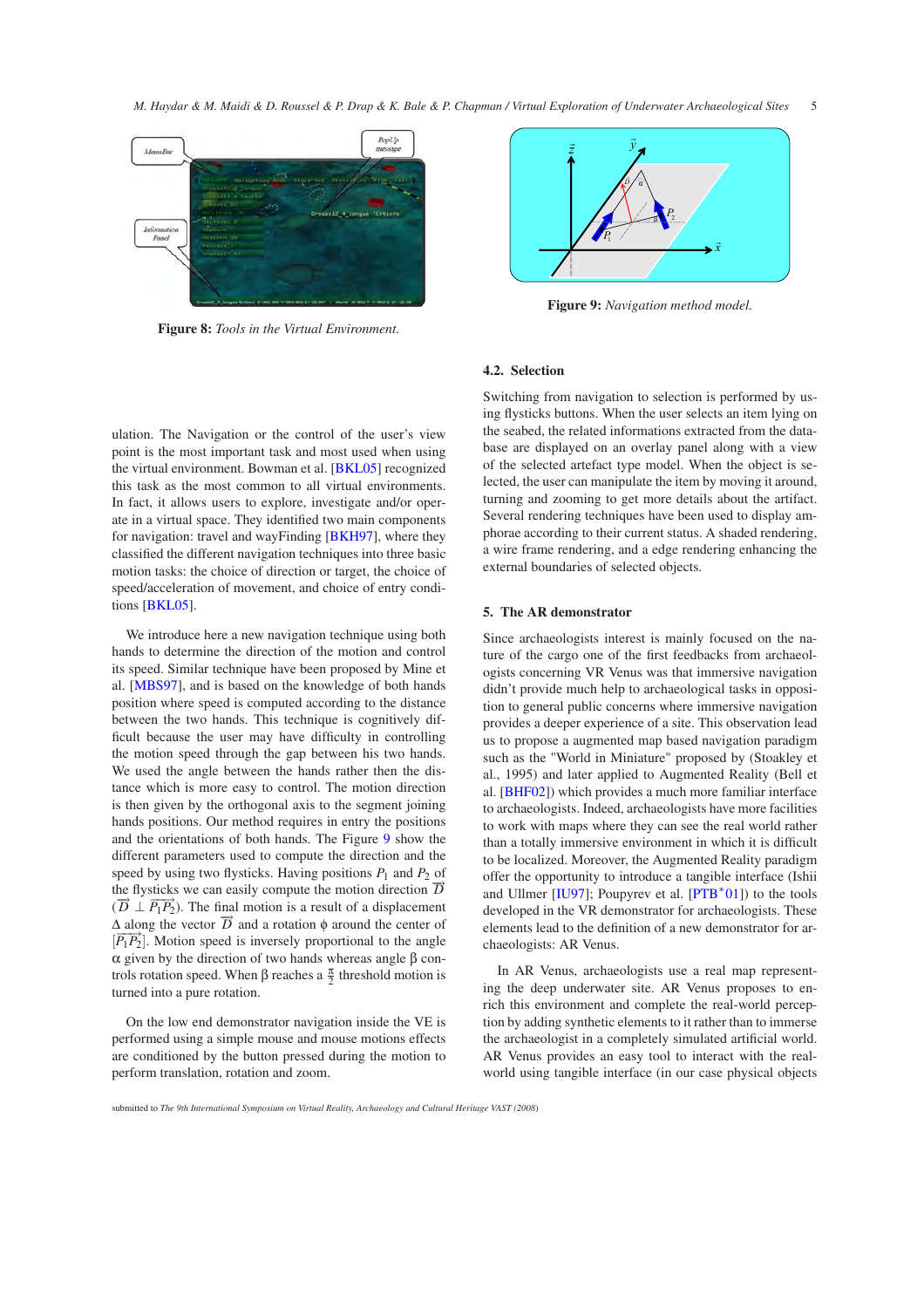equipped with visual targets) to select and manipulate virtual objects by using a pose estimation algorithms to project synthetic models at the right location on the 2D map. Users need to wear special equipment, such as see-through headmounted display, to see the world around them, augmented in real time with computer-generated features.

# **5.1. 3D map overlay**

The first step in AR Venus is to project the 3D models of the seabed on the real 2D map using a system of visual markers identification and a pose estimation algorithm. For this visual tracking module, we used a simple webcam for tracking visual markers made up with printed  $60 \times 60$  *mm* black and white fiducial. The tracking algorithm computes the real camera position and orientation relative to the physical markers in real time and also indentify the content of the fiducial with a unique identifier (see Figure [10\)](#page-5-1). Some fiducials are stuck on the real map in order to compute the pose of the virtual environment over the real map.

We used OSGART library [\[OSG\]](#page-7-14) to identify targets and overlay the 3D models on the real scene. OSGART has been designed to provide an easy bi-directional transition from VR to AR [\[LGSB06\]](#page-7-15) by integrating ARToolkit [\[KBBM99\]](#page-7-16) within OpenSceneGraph. The tracking library finds all squares in the binary image. For each square, the pattern inside the square is captured and matched to some pre-trained pattern templates. The square size and pattern orientation are used to compute the position of the camera relative to the physical marker, hence, the pose accuracy mostly depends on the marker size. Figure [10](#page-5-1) shows the different steps of pose estimation algorithm (also called registration).

![](_page_5_Figure_5.jpeg)

<span id="page-5-1"></span>**Figure 10:** *Pose estimation and overlay process.*

# **5.1.1. Virtual objects registration**

We used single and multiple targets with different scale to improve the tracking stability and accuracy. We started our tests using a single marker. The obtained results with a single marker were not accurate and we noticed a large shift between the virtual model and the real one represented on the 2D map. The size ratio between the small target and the large map didn't provide a correct registration, which led us after trying a larger target to consider a multitarget tracking approach since these targets are laying on the same map plane.

The multitarget approach provided a better registration along with stability improvements (also called jitter) (see Figure [11\)](#page-5-2). Nevertheless, a misalignment persists as the projective transform used to print the map, has to be experimentally estimated.

![](_page_5_Picture_11.jpeg)

**Figure 11:** *3D registration using multimarker system.*

#### <span id="page-5-2"></span>**5.2. Tangible interface**

We saw in the previous section that static fiducials are used to register the virtual environment and artifacts, however, other targets can also be moved around the map and associated with virtual tools allowing the users to interact with the augmented environment.

We developed a working prototype with a tracking camera. Several moving targets have been associated with virtual tools such as measuring tool and inventory tool. These tools are activated whenever the camera identifies their corresponding patterns and discarded when they aren't visible anymore. Some more tools still have to be developed, however measuring and inventory tools already represent two distinct classes: the inventory tool is attached to a single target and displays the site's artifacts inventory, whereas the measuring tool displays the distance within the VE between two attached targets (see Figure [12\)](#page-6-0).

#### <span id="page-5-0"></span>**6. VR for the general public**

The danger with a project such as VENUS is to generate large quantities of data that is relevant solely to archaeologists. With so many areas of expertise involved in VENUS it is not just the artifacts that are of interest. The final interface to our archaeological database is aimed at creating awareness of both the artifacts that were found and of the process with which they were discovered.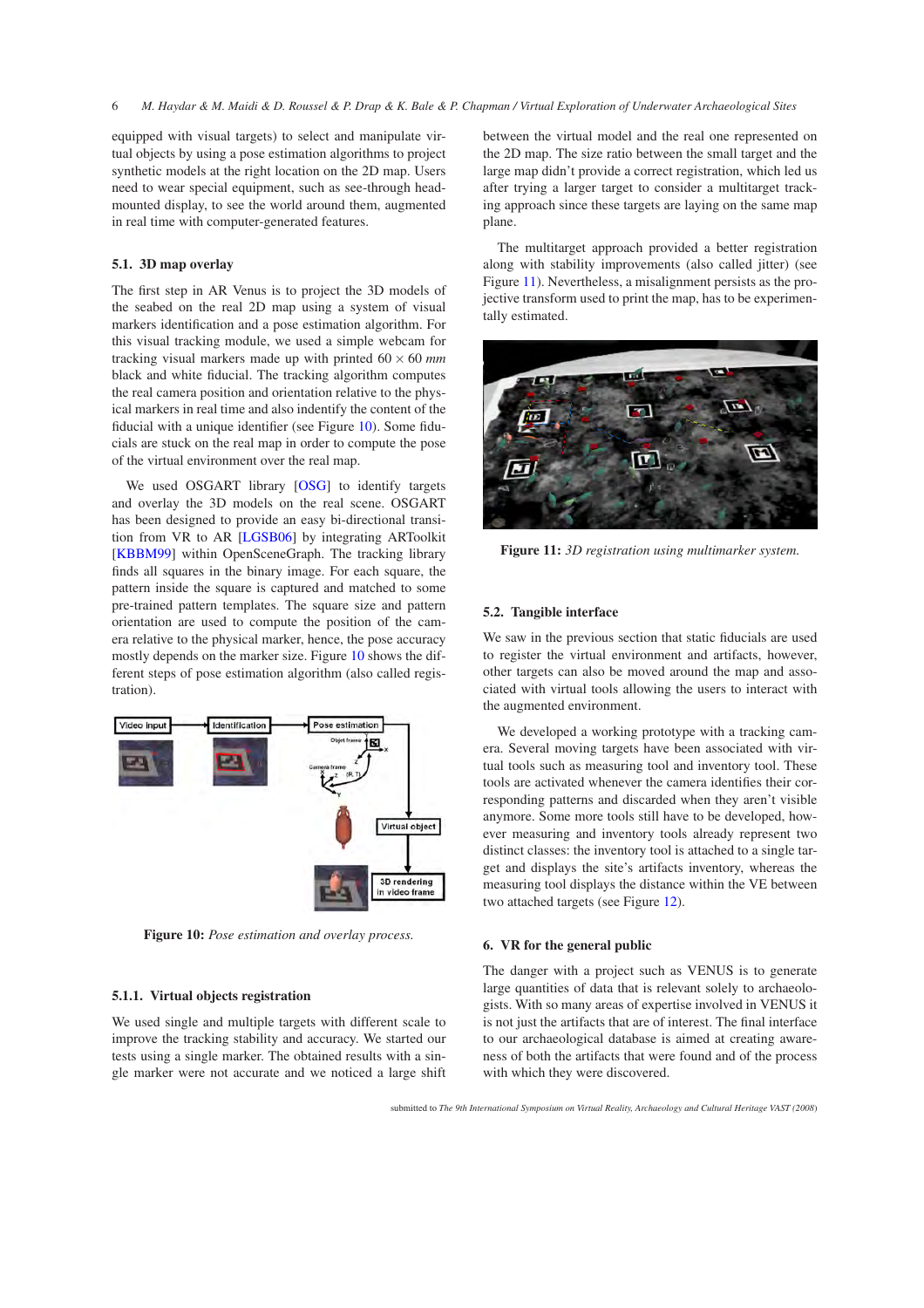![](_page_6_Picture_1.jpeg)

**Figure 12:** *Tangible interface of AR Venus.*

<span id="page-6-0"></span>Whilst both the archaeological and general public demonstrators are based upon the same core dataset, their objectives vary greatly. Up to this point our visual interfaces have been designed for archaeologists, with an emphasis on the interaction and analysis of data. The general public, however, are less specialised in their requirements. For the general public interface, we assume that the public knows very little about the datasets and aim to provide an immersive learning experience that will supply them with information about the project data and the historical context behind it. The general public interface recreates the dive process from ship to seabed allowing members of the public to experience the exploratory process firsthand. Using a virtual environment constructed from real survey data, we allow the general public to assume the role of a virtual submarine operator tasked with uncovering the archaeological sites themselves. The vast quantity of data stored on the database enables us to create accurate three dimensional representations of the dive sites topology and then build a virtual environment around it. For the purpose of the general public interface the larger, lower resolution seabed scans are used, presenting a larger area to explore, thus enhancing the sense of discovery. The artifacts themselves are represented by three dimensional replicas, generated using the photogrammetric information on the database, positioned as found on the site (see Figure  $13(a)$ ). Giving the submarine intuitive controls is another important consideration due to varied skill sets of the general public. Thus, we allow interaction with the environment using a gamepad, more commonly seen used in conjunction with computer games consoles and a familiar interaction device to many.

Of course this data alone does not create an immersive experience. In order to promote a sense of immersion in the environment we must also reproduce the underwater conditions in which the artifacts were found. The higher density of water compared to air creates a number of lighting effects rarely seen above water. As light passes through volumes of water, it refracts, producing complex lighting effects such as 'God-rays' and caustic patterns. By combing this with environmental effects such as plants and particulate matter drifting in underwater currents we are presented with a set of powerful underwater visual cues that need to be reproduced. To replicate these effects we have created an ocean rendering engine that enables us to reproduce not only the underwater cues but also create above water ocean simulations, simulating the dive process from the very start (see Figure [13\(b\)\)](#page-7-18).

We further enrich the dive simulation by linking it to additional textual and photographic records. As the interface gathers data directly from our archaeological database we also get access to the notes and interpretations made by archaeologists. Whilst the main goal is to provide the general public with the ability to explore the site as it was found, we also aim to highlight their historical context. Using the analysis provided by the archaeologists we are able to supply the public with background information about both the site and the artifacts. Presenting this information in a way that does not detract from the immersion within the environment is a difficult task. To achieve this we define a set of areas which represent points of interest. When a user encounters these points or looks at a particular item they are presented with a number of storyboards that appear within the headsup display of the submarine cockpit (see Figure  $13(c)$ ). Each storyboard is fully configurable so as to provide the most recent information from the database.

# **7. Conclusions**

All the tools presented here are still under development but represent a first step towards virtual access to deep underwater archaeological sites. Virtual and augmented reality can bring to archaeologists new insights on data gathered photogrammetric surveys concerning the seabed itself as well as the artifacts identified on the site by offering new and innovative ways to interact with these data.

We hope that by using these innovative methods of research and dissemination we can capture the imagination of the general public and generate interest not only in the historical aspect of archeology but also in the work and expertise that goes into supporting these archaeological surveys.

# **8. Acknowledgements**

CNRS want to thanks Pointstream Inc. for the free license of PointStream<sup>TM</sup>software used to display the points cloud from the densification process. VENUS is partially supported by the European Community under project VENUS (Contract IST-034924) of the "Information Society Technologies (IST) programme of the 6th FP for RTD". The authors are solely responsible for the content of this paper. It does not represent the opinion of the European Community, and the European Community is not responsible for any use that might be made of data appearing therein.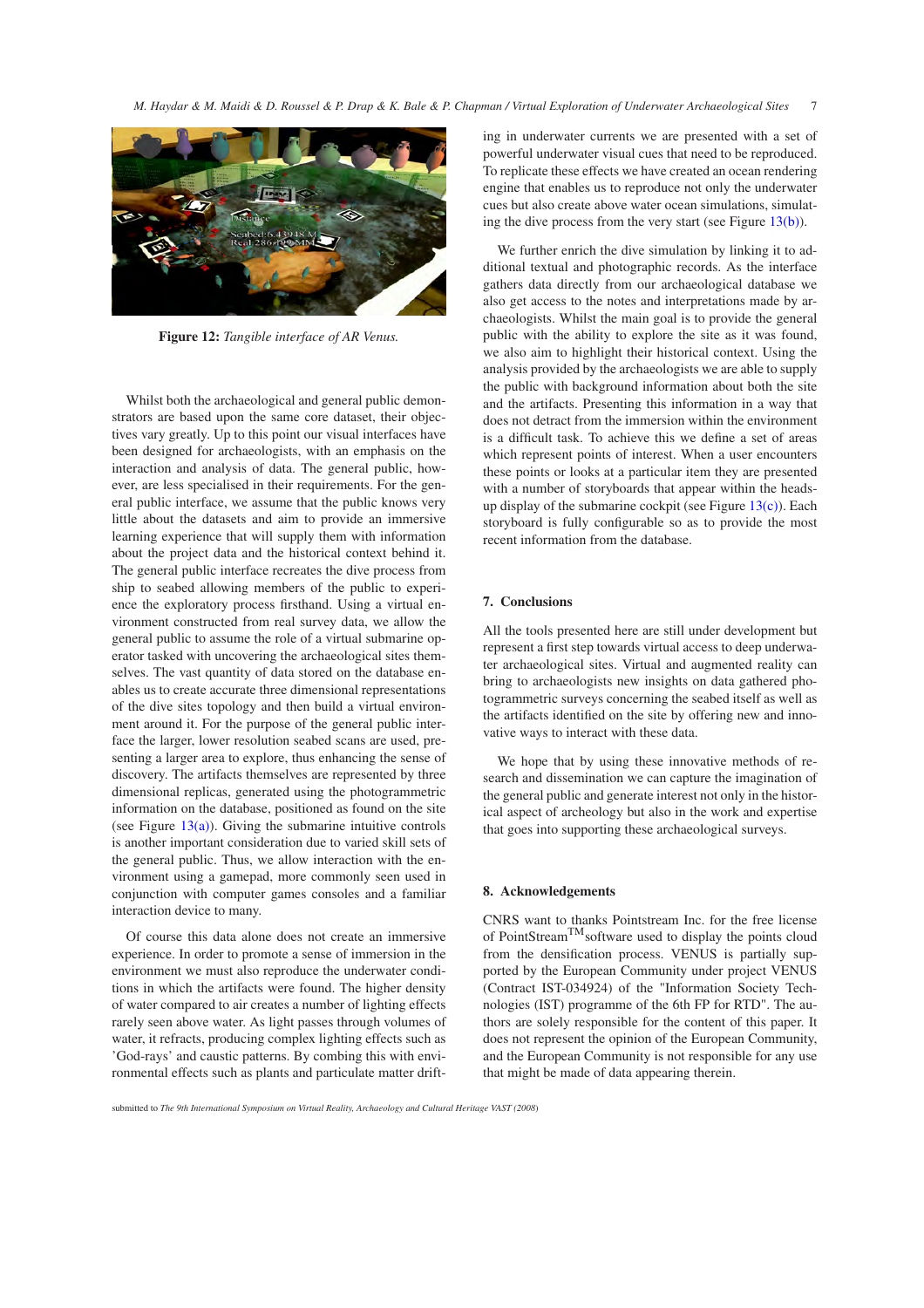![](_page_7_Picture_1.jpeg)

![](_page_7_Picture_3.jpeg)

(a) Realistic rendering of the survey site (b) Rendering of ocean surface and survey vessel

<span id="page-7-18"></span>![](_page_7_Picture_5.jpeg)

![](_page_7_Picture_6.jpeg)

(c) Example storyboarding

#### <span id="page-7-17"></span>**References**

- <span id="page-7-11"></span>[BHF02] BELL B., HÖLLERER T., FEINER S.: An annotated situation-awareness aid for augmented reality. In *UIST '02: Proceedings of the 15th annual ACM symposium on User interface software and technology* (New York, NY, USA, 2002), ACM, pp. 213–216.
- <span id="page-7-9"></span>[BKH97] BOWMAN D. A., KOLLER D., HODGES L. F.: Travel in immersive virtual environments: An evaluation of viewpoint motion control techniques. In *VRAIS '97: Proceedings of the 1997 Virtual Reality Annual International Symposium (VRAIS '97)* (Washington, DC, USA, 1997), IEEE Computer Society, p. 45.
- <span id="page-7-8"></span>[BKL05] BOWMAN A., KRUIJFF E., LAVIOLA J. POUPYREV I.: *3D User Interfaces : Theory and Practice*. Addison-Wesley, 2005.
- <span id="page-7-6"></span>[BO04] BURNS D., OSFIELD R.: Open scene graph a: Introduction, b: Examples and applications. In *VR '04: Proceedings of the IEEE Virtual Reality 2004* (Washington, DC, USA, 2004), IEEE Computer Society, p. 265.
- <span id="page-7-0"></span>[CCD<sup>∗</sup> 06] CHAPMAN P., CONTE G., DRAP P., GAM-BOGI P., GAUCH F., HANKE K., LONG L., LOUREIRO V., PAPINI O., PASCOAL A., RICHARDS J., ROUSSEL D.: Venus, virtual exploration of underwater sites. In *The 7th International Symposium on Virtual Reality, Archaeology and Cultural Heritage, (VAST 2006)* (Nicosia, Cyprus, Oct. 2006), Ioannides M., Arnold D., Niccolucci F., Mania K., (Eds.).
- <span id="page-7-5"></span>[DBH00] DOLLNER J., BAUMMAN K., HINRICHS K.: Texturing techniques for terrain visualization. In *IEEE Visualization* (2000), pp. 227–234.
- <span id="page-7-1"></span>[DFGP06] DRAP P., FRANCHI R., GABRIELLI R., PELOSO D.: Integrated application of laser scanning techniques and close range photogrammetry. the case study of the ancient water supply system of petra. *ACN - Archaeological Computing Newsletter 64* (2006), 12–18.

<span id="page-7-3"></span>[DSGG08] DRAP P., SCARADOZZI D., GAMBOGI P.,

<span id="page-7-19"></span>GAUCH F.: Underwater photogrammetry for archaeology, the venus project framework. In *GRAPP 2008, Third International Conference on Computer Graphics Theory and Applications* (Funchal, Madeira, Portugal, Jan. 2008), Nunes J. B. N. J., Pereira J. M., (Eds.), pp. 485–491.

- <span id="page-7-12"></span>[IU97] ISHII H., ULLMER B.: Tangible bits: towards seamless interfaces between people, bits and atoms. In *CHI '97: Proceedings of the SIGCHI conference on Human factors in computing systems* (New York, NY, USA, 1997), ACM Press, pp. 234–241.
- <span id="page-7-16"></span>[KBBM99] KATO H., BILLINGHURST M., BLANDING B., MAY. R.: *ARToolKit (Technical Report)*. Tech. rep., Hiroshima City University, 1999.
- <span id="page-7-2"></span>[Kra97] KRAUS K.: *Photogrammetry Fundamentals and standard Processes*, vol. 1. Ferd. Dummlers Verlag, Bonn, 1997.
- <span id="page-7-15"></span>[LGSB06] LOOSER J., GRASSET R., SEICHTER H., BILLINGHURST M.: Osgart - a pragmatic approach to mr. In *International Symposium of Mixed and Augmented Reality (ISMAR 2006)* (Santa Barbara, CA, USA, 2006).
- <span id="page-7-10"></span>[MBS97] MINE M. R., BROOKS J. F. P., SEQUIN C. H.: Moving objects in space : Exploiting proprioception in virtual-environment interaction. *Computer Graphics 31* (1997), 19–26.
- <span id="page-7-14"></span>[OSG] http://www.artoolworks.com/community/osgart/.
- <span id="page-7-13"></span>[PTB<sup>\*</sup>01] POUPYREV I., TAN D. S., BILLINGHURST M., KATO H., REGENBRECHT H., TETSUTANI N.: Tiles: A mixed reality authoring interface. In *INTER-ACT 2001 Conference on Human Computer Interaction* (Tokyo, Japan, 2001), pp. 334–341.
- <span id="page-7-7"></span>[TIHS<sup>∗</sup> 01] TAYLOR II R. M., HUDSON T. C., SEEGER A., WEBER H., JULIANO J., HELSER A. T.: Vrpn: a device-independent, network-transparent vr peripheral system. In *VRST '01: Proceedings of the ACM symposium on Virtual reality software and technology* (New York, NY, USA, 2001), ACM, pp. 55–61.
- <span id="page-7-4"></span>[TMJ98] TANNER C. C., MIGDAL C. J., JONES M. T.:

submitted to *The 9th International Symposium on Virtual Reality, Archaeology and Cultural Heritage VAST (2008*)